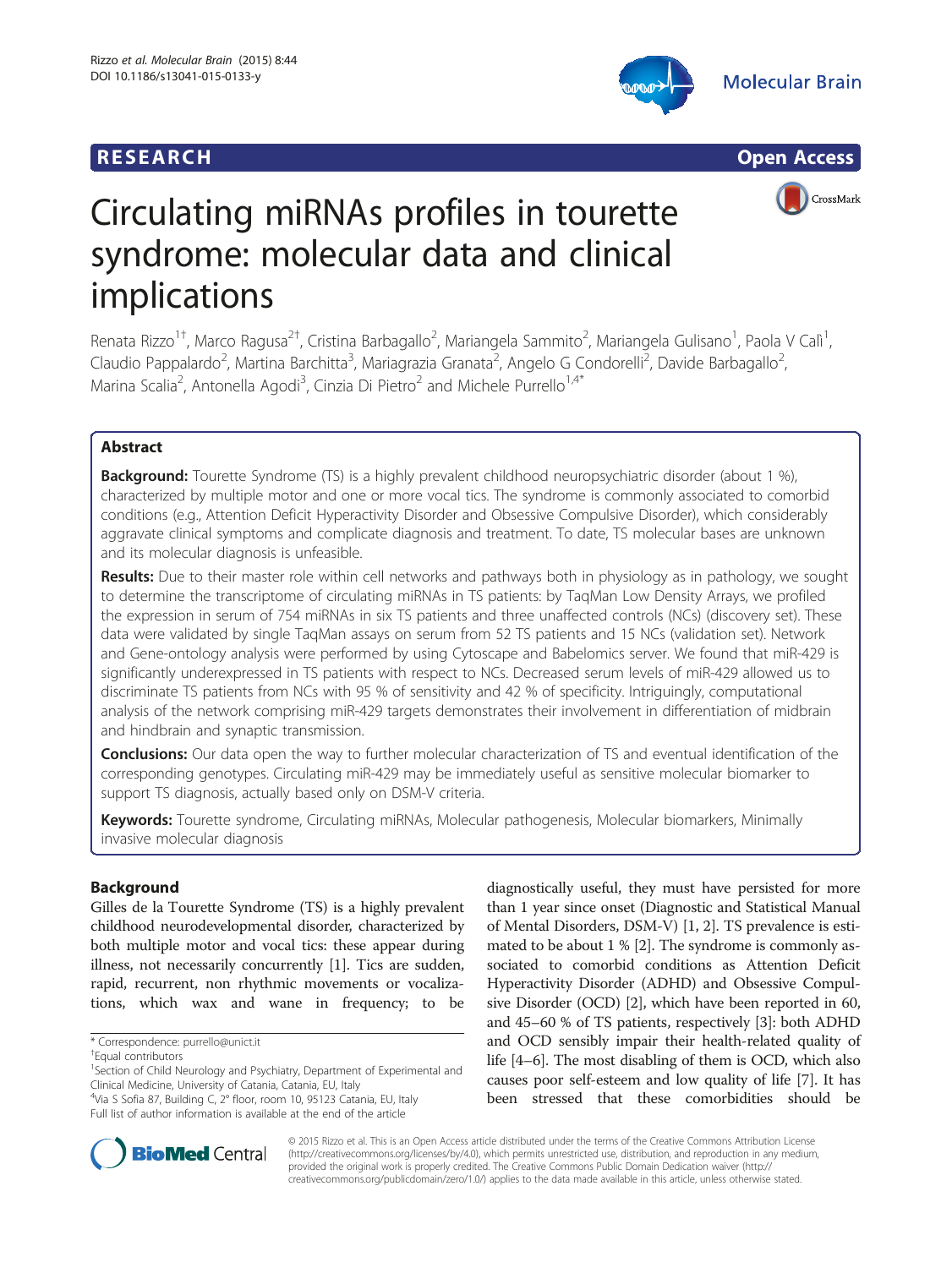<span id="page-1-0"></span>considered as negative prognostic factors, given that they considerably worsen prognosis [\[7](#page-7-0)–[9\]](#page-7-0). Different TS symptoms are associated with dysfunctions of distinct cortical areas: this has clear implications for the neuroanatomical model of the syndrome [\[10](#page-7-0)]. TS has a multifactorial etiology, in which genetic, neurological and environmental factors interact to determine the clinical phenotype [[1](#page-6-0)]. Several genetic mutations have been suggested to be involved in TS (e.g., those at the SLITRK1 locus or at loci of genes belonging to dopaminergic and serotoninergic pathways) [\[1,](#page-6-0) [11\]](#page-7-0). MicroRNAs (miRNAs) are small non protein-coding RNAs (19–25 nucleotides long), which negatively regulate gene expression at the posttranscriptional level [[12](#page-7-0), [13\]](#page-7-0). MiRNAs are master regulators of cellular pathways and networks: accordingly, they perform key roles in different biological processes and diseases [[14](#page-7-0), [15\]](#page-7-0). Serum/circulating miRNAs (cmiRNAs) have been detected in all body fluids analyzed to date [[16](#page-7-0), [17](#page-7-0)]: this discovery has disclosed the possibility of identifying minimally invasive biomarkers of disease through *liquid* biopsies [\[18\]](#page-7-0). In psychiatric diseases, this approach has been already applied to Autism [[19](#page-7-0)], Bipolar Disorder [\[20](#page-7-0)], Schizophrenia [\[21\]](#page-7-0), Depression [\[22\]](#page-7-0), but not to TS. We hypothesized that altered cmiRNAs serum profiles could be identified also in TS and hint to its biomolecular bases; furthermore and equally important, these molecular data could be immediately applied to strengthen traditional TS diagnosis, actually based on DSM-V criteria. Through a high throughput approach, we identified a cmiRNA differentially expressed (DE) in sera from TS patients with respect to healthy controls. After performing a computational analysis of its target mRNAs, we discovered that these encode proteins that are involved in differentiation of midbrain and hindbrain and synaptic transmission.

## Results

#### Demographic data

Fifty eight young caucasian people affected by TS [mean age 12.7 y (SD  $\pm$ 0.9), sex M : F = 50:8] and 18 unaffected controls (NCs) [mean age 12.2 y (SD  $\pm$  0.9), sex M : F = 14:4] were recruited into the study. Age distribution was not significantly different within the TS cohort respect to NCs ( $p$ -value: 0.170). 87.5 % of TS patients and

#### Table 1 Clinical features

|                              | Тς               | N <sub>Cs</sub>  | p-value* |
|------------------------------|------------------|------------------|----------|
| Sex M:F                      | 50:8             | 14.4             | 0.178    |
| Mean age                     | 12.7 $(\pm 0.9)$ | $12.2 (\pm 2.1)$ | 0.170    |
| Mean age at onset            | 5.9 $(\pm 1.91)$ |                  |          |
| Ethnic Background: Caucasian | 58               | 18               |          |

TS: Tourette Syndrome NC: Normal Controls

Standard Deviation is shown between parenthesis

\*statistical significance  $p < 0.05$ 

73.3 % NCs were males: also this difference is not statistically significant (p-value 0.178) (Table 1).

#### Neuropsychiatric findings in TS patients

All TS patients presented DCI > 80 % (mean score 87.6 %, SD ± 7.6). Concerning YGTSS (Yale Global Tic Severity Rating Scale), patients presented a mean total tic score of 29.7 (SD  $\pm$  7.1) and a mean impairment score of 27.9  $(SD \pm 8.7)$ . The mean C-YBOCS (Children's Yale-Brown Obsessive Compulsive Scale) score was  $18.3$  (SD  $\pm$  8.7) (Table [2](#page-2-0)). Many patients (39 out 58:67 %) required pharmacological treatment with SSRI, neuroleptics or both. We detected a statistically significant difference in CADS (Conner's ADHD/DSMV-IV Scale) score between TS patients and NCs  $(p$ -value 0.000) (Table [2\)](#page-2-0).

## MiRNAs profile in TS patients

Through TaqMan Low Density Array (TLDA) analysis, we determined the total expression profiles of 754 miRNAs in sera from six TS patients and three unaffected controls. Real time experiments were separately performed for fluidic card A and B: each card contained 384 TaqMan assays. Cycle thresholds (Cts) obtained for each sample for each miRNA were used to calculated DCt, which were computed by the SAM method to identify differentially expressed (DE) miRNAs (Additional file [1](#page-6-0)). We found that only miR-429 was differentially expressed: it was significantly downregulated in serum of TS patients with respect to NCs by using both GMN method and miR-320 as endogenous control (FDR = 0.024).

## Validation by single TaqMan assays

Expression of miR-429 was subjected to validation through single TaqMan assays in serum of 52 TS patients and 15 NCs. By applying both parametric  $(t$ -test) and non parametric (Wilcoxon test) tests, we confirmed the statistically significant downregulation of miR-429 in TS patients with respect to NCs (Wilcoxon test  $p$ -value = 0.01; *t*-test  $p$ -value = 0.004) (Fig. [1](#page-2-0)). By computing a ROC curve, we found that the decrease of miR-429 serum levels was able to discriminate TS patients from NCs. Specifically, we obtained an AUC of 0.75 (95 % CI, 0.584-0.907;  $p = 0.01$ ), with 95 % of sensitivity and 42 % of specificity (DCt cutoff value: 10.32) (Fig. [2](#page-3-0)).

## Correlation between miR-429 expression and neuropsychiatric parameters

To evaluate whether expression changes of miR-429 were associated with the clinical and pathologic characteristics observed in patients, its expression levels were compared to different parameters including C-YBOCS, YGTSS, Conner's ADHD. However, we found only a weak positive correlation between Conner's ADHD and miR-429 expression (Pearson = 0.28;  $p$ value = 0.03), while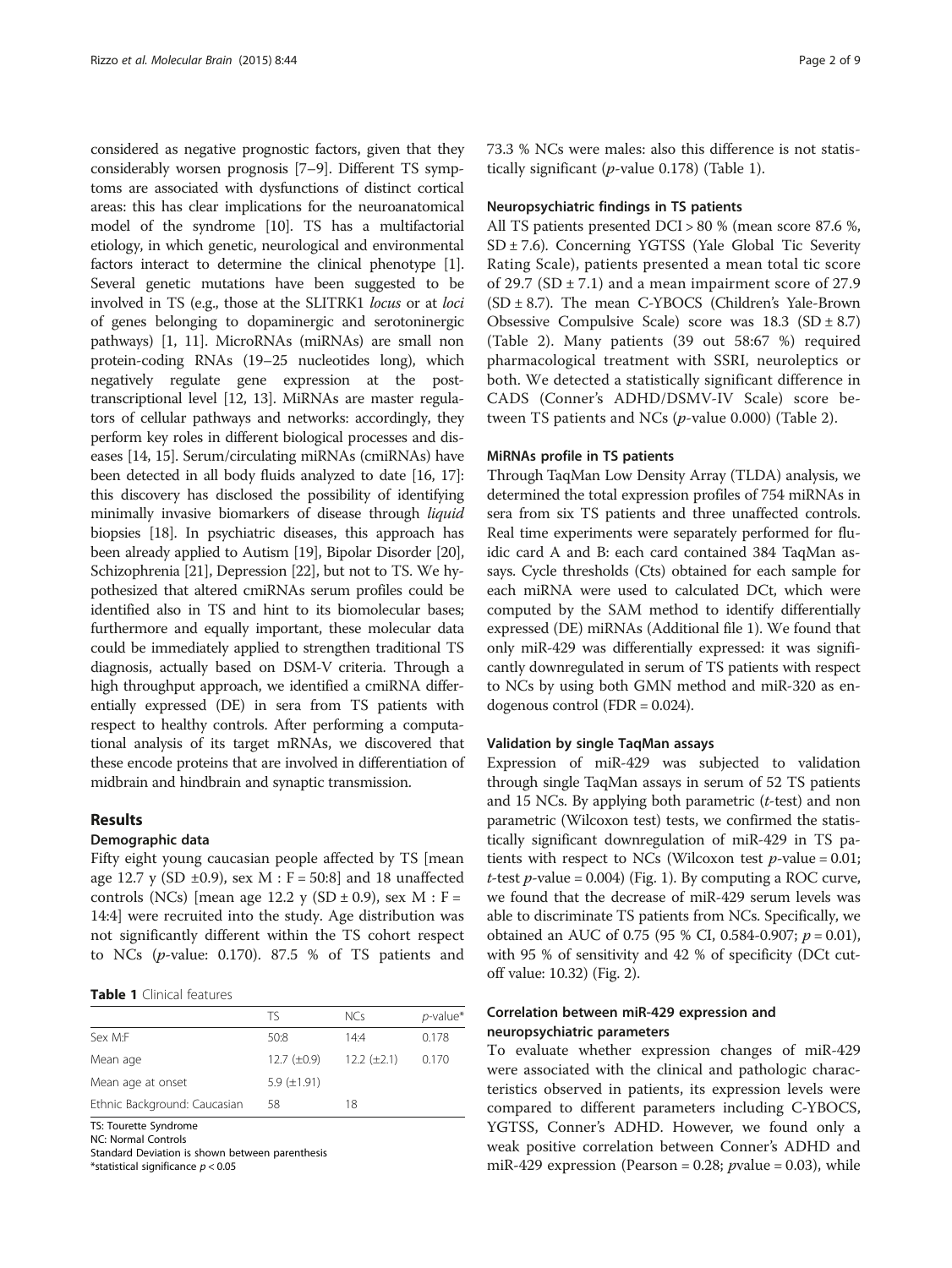<span id="page-2-0"></span>

|  | Table 2 Neuropsychological findings |  |  |
|--|-------------------------------------|--|--|
|--|-------------------------------------|--|--|

|                 | TS.                | NC.               | $p$ -value* |
|-----------------|--------------------|-------------------|-------------|
| DCI             | 88.7 % (±7.8)      |                   |             |
| <b>YGTSS</b>    |                    |                   |             |
| Total Tic Score | $29.7 (\pm 7.1)$   |                   |             |
| Impairment      | $27.9 \ (\pm 8.7)$ |                   |             |
| C-YBOCS         | $18.3 \ (\pm 8.7)$ |                   |             |
| <b>CONNERS</b>  | $18.8 (\pm 2.7)$   | 7.5 $(\pm 2.4)$   | 0.000       |
| <b>CDI</b>      | $8.6 \ (\pm 5.4)$  | 7.3 $(\pm 2.6)$   | 0.370       |
| <b>MASC</b>     | 44.8 $(\pm 13.7)$  | 41.8 $(\pm 17.2)$ | 0.478       |
| CBCL.           |                    |                   |             |
| Tot             | $32.7 (\pm 7.4)$   | 22.1 $(\pm 6.2)$  | 0.000       |
| Int             | $9.9 \ (\pm 2.9)$  | $8.1 (\pm 2.2)$   | 0.028       |
| Ext             | $10.9 \ (\pm 2.6)$ | $8.8 (\pm 2.7)$   | 0.002       |

DCI: Diagnostic Confidence Index

YGTSS: Yale Global Tic Severity Scale

C-YBOCS: Children-Yale Brown Obsessive Compulsive Scale

CDI: Child Depression Inventory

MASC: Multidimensional Anxiety Scale for Children

CBCL: Child Behavior Check-List; Tot: Total; Int: Internalizing; Ext: Externalizing Standard Deviation is shown between parenthesis

\*statistical significance  $p < 0.05$ 



there were no significant associations among miRNAs expression and C-YBOCS and YGTSS scores. Next, we assigned the expression levels of miR-429 to comorbidity groups:  $(TS + OCD: 20$  patients),  $(TS + ADHD: 13$  patients),  $(TS + ADHD + OCD: 16$  patients). We compared the expression of miR-429 among different comorbidity groups and patients with no comorbidity (Fig. [3](#page-3-0)). We found no statistically significant difference of expression among these groups, although patients with TS+ADHD+OCD showed a downregulation of miR-429 slightly more pronounced than other groups.

#### MiRNA targets identification and network analysis

To pinpoint the biological functions of miR-429 and rationalize its etiological involvement in TS, we computationally retrieved its validated targets (26 targets based on TarBase); we then built a molecular network comprising miR-429 validated targets and their first neighbours. The generated network, consisting of 1472 nodes and 11,532 edges, was topologically centred on BCL2, CREBBP, EP300, HNF4A, MYC (network nodes with highest degree and betweenness). By using FatiGO enrichment analysis tool, we compared the statistically overrepresented biological functions of all nodes within the network against the entire genome; the following databases were analyzed: Biocarta, Reactome, KEGG, GO. We found that miR-429 directly or indirectly interacts with proteins involved in processes related to physiological and pathological functions of the nervous system (e.g., development and differentiation of neurons, synaptic and postsynaptic transmission and plasticity, neurodegenerative diseases), (Hypergeometric test; Benjamini & Hochberg FDR Correction;  $p \leq 0.01$ ) (Fig. [4\)](#page-4-0).

## **Discussion**

Within cells, miRNAs perform a critical biomolecular role as master regulators of networks and pathways. Numerous studies have demonstrated that the genes encoding them are causally implicated in neurodegenerative diseases (e.g., Parkinson's Disease [[23\]](#page-7-0), Alzheimer's Disease [[24](#page-7-0)], Huntington's Chorea [\[25](#page-7-0)], Frontotemporal Dementia [[26](#page-7-0)]). They also are causally involved in neuropsychiatric disorders (e.g., Schizophrenia [\[27\]](#page-7-0), Bipolar Disorder [\[28](#page-7-0)], Autism [[29\]](#page-7-0)). Circulating miRNAs have been already reported as potential markers of these diseases [\[18](#page-7-0)–[21\]](#page-7-0). Tourette syndrome was the first neuropsychiatric disease etiologically linked to miRNAs, when TS patients were reported to have a mutation in the binding site of miR-189 at the 3' UTR of the SLITRK1 gene [[30\]](#page-7-0). This finding was not followed by further characterization of miRNAs role in TS; furthermore, no data on cmiRNAs related to TS have been published to date. Notwithstanding the uncertainty on their tissues of origin, the discovery of cmiRNAs has opened new exciting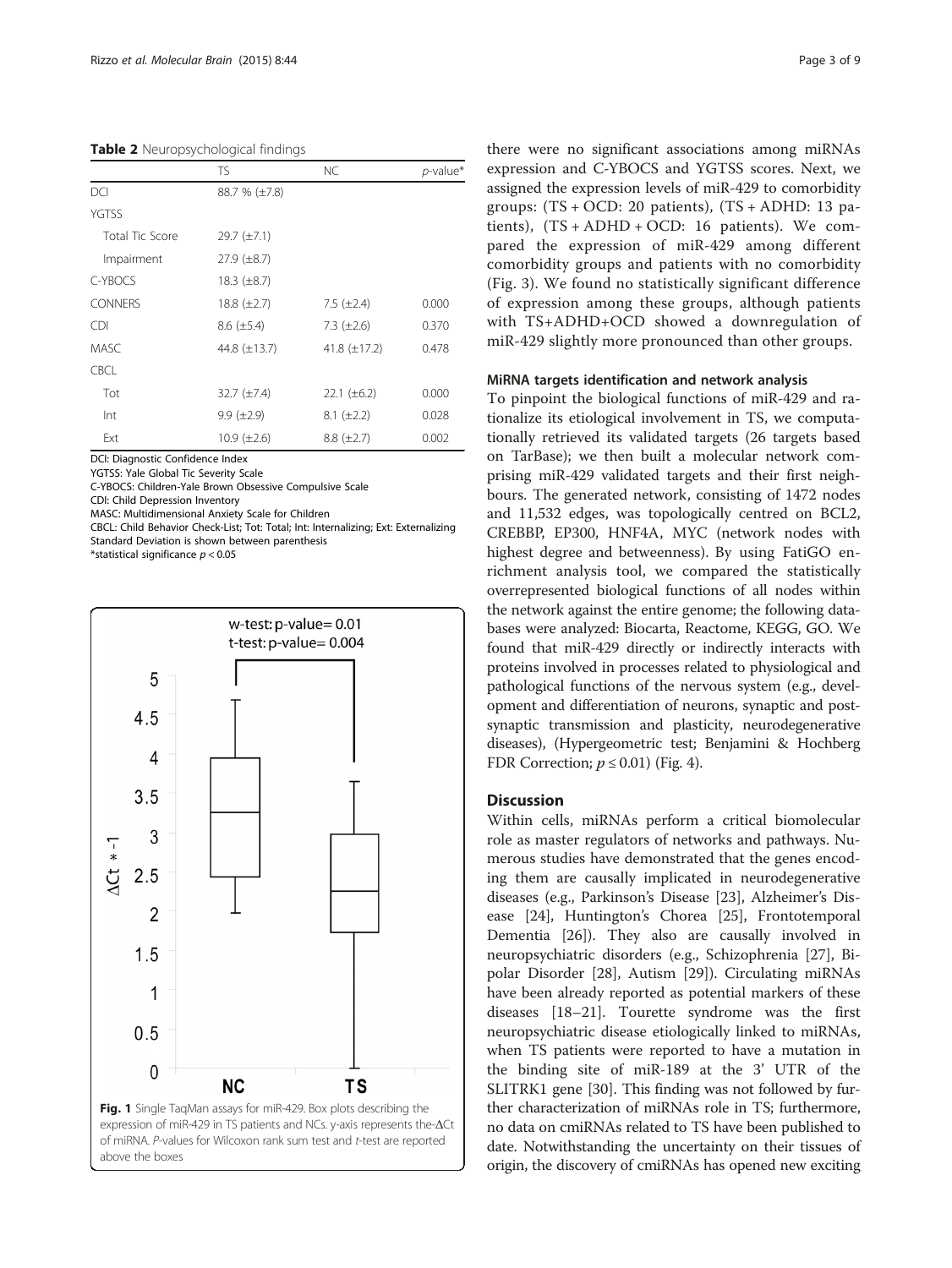<span id="page-3-0"></span>

research perspectives for the identification of the biomolecular bases of pathologic phenotypes [[16](#page-7-0), [31](#page-7-0), [32\]](#page-7-0); it also promises important translational applications to clinical diagnosis and therapy [[33](#page-7-0), [34\]](#page-7-0). In fact, cmiRNAs are endowed with many characteristics that confer them the properties of good biomarkers. They are easily detectable by commonly applied analytical methods as qRT-PCR [[34\]](#page-7-0). They also are much more stable than

mRNAs in body fluids, possibly due also to their inclusion in nucleoprotein complexes [[35](#page-7-0)] or encapsulation in microvescicles and exosomes [\[36](#page-7-0), [37](#page-7-0)]: accordingly, cmiR-NAs are resistant to harsh condition, as multiple cycles of freezing - thawing, boiling, very low or high pH, extended storage. Profiling data on cmiRNAs in patients with neuropsychiatric disorders have been already reported for bipolar disorder [[20](#page-7-0)], schizophrenia [\[21](#page-7-0)] and depression

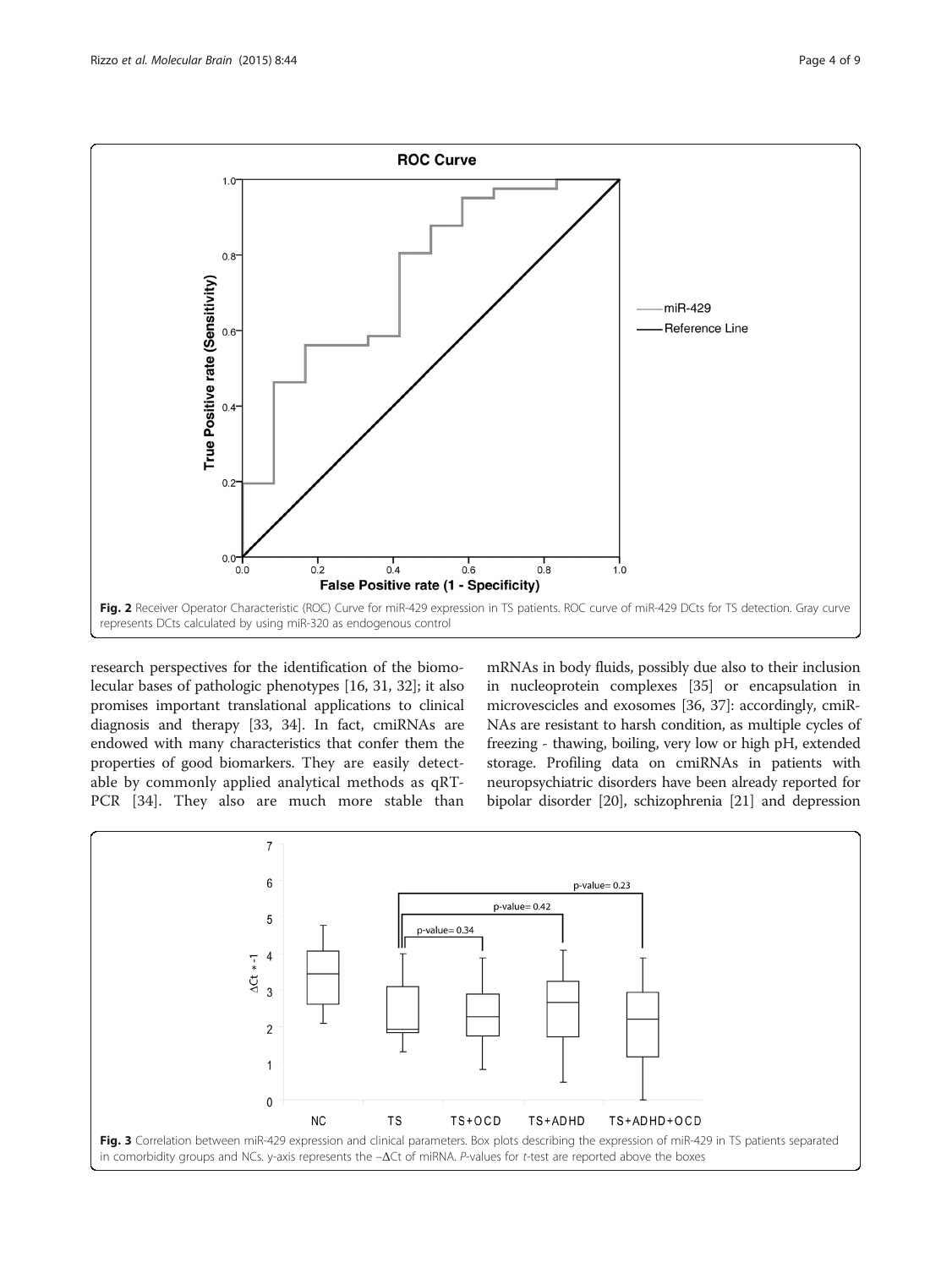<span id="page-4-0"></span>

[[22](#page-7-0)]. For these pathologies, clinical diagnosis is currently based on DSM-V criteria (Diagnostic and Statistical Manual of Mental Disorders, fifth edition): profiling of cmiR-NAs, after a liquid biopsy, offers a new potentially very important molecular diagnostic tool. Our study is the first report on profiling of miRNAs transcriptome in serum from TS patients. Our experiments allowed us to identify the statistically significant downregulation of cmiR-429 in serum from TS patients: this allowed us to discriminate TS patients from unaffected controls. In fact, ROC curve analysis suggests that this miRNA could be considered a good marker to diagnose TS, as its sensitivity is 95 % and its specificity is 42 %. Finally, our data show a statistically significant positive association between miR-429 expression and Conner's ADHD, suggesting a molecular relationship between biological processes regulating attentional control and inhibitory control (e.g., dopamine and norepinephrine pathways) and circulating miRNA expression. MiR-429 is a member of miR-200 family (i.e., miR-141, -200a, -200b, -200c, miR-429), which has been shown to inhibit the epithelial–mesenchymal transition by downregulating ZEB1 and ZEB2 [[38](#page-7-0), [39](#page-7-0)]. Interestingly, the genes encoding miR-200a, miR-200b and miR-429 itself are located at 1p36.33, a genomic region with copy number variants that has been recently associated to Autism [[40](#page-7-0), [41\]](#page-7-0). The potential involvement of miR-429 in Autism is intriguing, as it has been suggested that TS, ADHD, ASD (Autism Spectrum Disorders), and OCD share a common genetic background [\[42, 43](#page-7-0)]. By directly targeting the pluripotency factor Sox2 and the cell-cycle regulator E2F3 in neural stem/progenitor cells, members of miR-200 family promote cell-cycle exit and neuronal differentiation of ventral midbrain/hindbrain neural progenitors, including midbrain dopaminergic neurons [[44](#page-7-0)]. Further, data on mice treated with cocaine suggest that the expression of miR-429 could be involved in dendritic morphology and synaptic plasticity [[45](#page-7-0)]. Altogether, these data strongly suggest that miR-429 may be involved in molecular circuits, which control several aspects of midbrain and hindbrain differentiation and synaptic transmission: this is nicely highlighted by our computational analysis of the molecular network centered on miR-429 targets (Fig. 4). The potential importance of these results is stressed by the results of several studies, which have reported alterations in TS of molecular pathways controlling regional boundary formation during brain development, including their essential role in midbrainhindbrain boundary formation [[46](#page-7-0)–[48\]](#page-7-0), and proposed that dopaminergic and serotonergic genes are involved in TS etiopathogenesis [\[49](#page-7-0)].

## **Conclusions**

Based on our data, we propose that miR-429 is a promising biomarker for minimally invasive molecular diagnosis of TS: accordingly, it should be added to classical diagnostic clinical methodologies. Interestingly, our network analysis shows that miR-429 targets are involved in critical aspects of neurodifferentiation and synaptic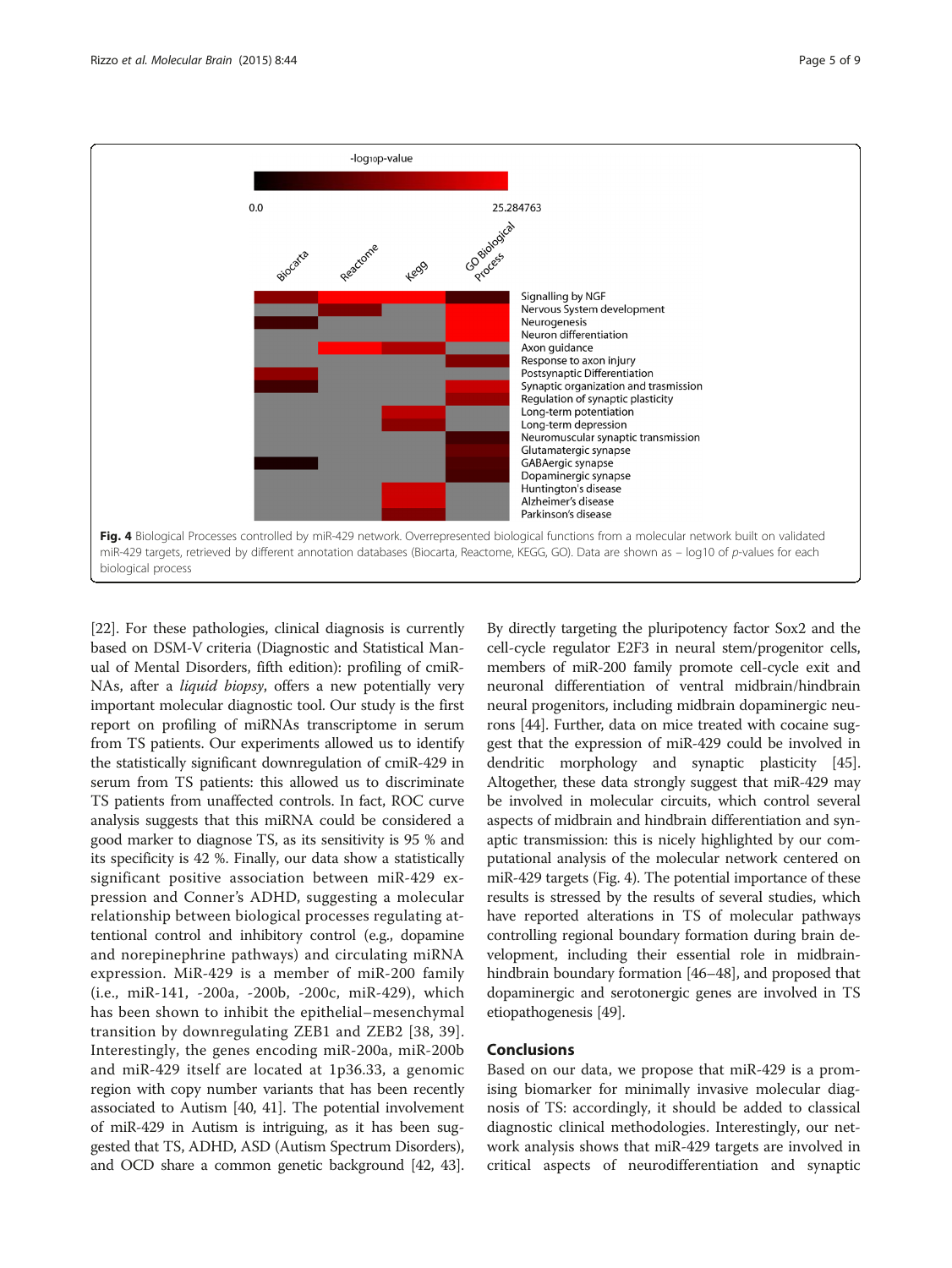transmission: these findings open the way to further molecular characterisation of TS and eventual identification of TS genotypes.

## Methods

## Ethics Statement

This study was conducted according to the Declaration of Helsinki and was approved by the Institutional Review Board of the University of Catania; a written informed consent was obtained from each study participant.

## Patients recruitment

Peripheral blood samples were collected from 58 young Caucasian people affected by TS [age range 6–17 y; mean age 12.7 y (SD  $\pm$ 0.9), sex M:F = 50:8] and compared with 18 NCs [age range 10–15 y; mean age 12.2 y  $(SD \pm 0.9)$ , sex M:F = 14:4]. TS patients presented an age of onset of 5.9 years (SD  $\pm$  1.91): they were recruited and clinically studied at the Neuropsychiatric Unit, Section of Child Neurology and Psychiatry, Department of Clinical and Experimental Medicine, University of Catania, Catania, Italy, EU. NCs were volunteers recruited from local schools. Demographics are reported in Table [1.](#page-1-0)

## Neuropsychological procedures

Upon collecting basic demographic data, diagnosis of TS and associated clinical conditions was made in accordance to DSM-V criteria by child neurologists with extensive specific experience (RR and her Collaborators). All TS patients were initially assessed by using a semistructured interview (i.e., the National Hospital Interview Schedule for Gilles de la Tourette Syndrome) [[50](#page-7-0)] and DCI [[51](#page-7-0)]. Patients with TS and NCs completed the WISC-III [[52\]](#page-7-0), YQOL-R [\[53](#page-7-0)], MASC [\[54](#page-7-0)], CDI [\[55](#page-8-0)], CADS [[56\]](#page-8-0), and the Child Behavior Checklist (CBCL) [[57\]](#page-8-0). MASC and CDI were used to assess anxiety and depression, CADS provided an indication of symptoms related to ADHD, and CBCL was used to assess a range of emotional and behavioral difficulties. TS patients underwent two additional clinician-rated interviews: the YGTSS [\[58\]](#page-8-0), to measure the severity of tics, and the Y-BOCS [\[59\]](#page-8-0) to assess symptoms related to OCD. The YGTSS is an 11-item clinician-rated interview of motor and phonic tic severity. The clinician initially notes the presence of motor and phonic tics based on child and parent report over the past week, as well as behavioral observations. Following this, the clinician rates the severity of motor and phonic tics on five separate dimensions each: number, frequency, intensity, complexity and interference. These scales score rating from 0 to 50. The YGTSS also includes a separate impairment rating scale also rated from 0 to 50. Higher scores indicate the presence of severe symptoms and impairment. The CY-BOCS is the most used and reproducible instrument to assess the severity of

obsessive-compulsive symptoms in children. The clinician initially notes the presence of obsessions and compulsions based on child and parent report over the past week, as well as behavioral observations. Following this, the clinician rates the severity of obsessions and compulsions on separate dimensions each: number, frequency, intensity, resistance and interference. Three index scores are obtained: Obsession score, Compulsion score and Total score. The total score evaluates the impairment that obsessive - compulsive symptoms caused to the patient. Based on the total score, the results can be interpreted as follows: 0–7 sub-clinical; 8–15 mild; 16–23 moderate; 24–31 severe; 32–40 extreme. Patients scoring in the mild range or higher are likely experiencing a significant negative impact on their quality of life.

## Entry criteria

We included in this study TS patients who presented normal IQ (tested with Wechsler Scale). Initial diagnosis was confirmed after one year: patients who were unable to be fully assessed at the initial evaluation and/or at follow-up were excluded. Moreover, we excluded all patients who showed evidence of severe neurological or physical impairment. Our cohort was comprised of TS patients who presented DCI > 80 %. NCs were defined as individuals who had neither chronic diseases nor psychiatric disorders; they were matched for age, sex and ethnic group.

#### Sample processing

Peripheral blood samples (3 ml) from patients and controls were drawn in the morning, using a butterfly device inserted into collection tubes equipped with Clot activator and gel for serum separation (BD Biosciences). Collection tubes were treated according to current procedures for clinical samples [\[60](#page-8-0)]. To separate serum from cellular components, tubes were rotated end-overend at 20 °C for 30'; they were then centrifuged at 4000 rpm in a Beckman J2-21, at 4 °C for 15', to spin down blood cells. Supernatant was isolated and centrifuged again at 5000 rpm, at 4 °C for 10', to remove circulating cells or debris [\[61](#page-8-0)]. Serum samples were aliquoted into 1.5 mL, RNase-free, Eppendorf tubes and stored at −80 °C until analysis. Sera were analyzed with a Multiscan Ascent microplate reader spectrometer (Thermo Fisher Scientific) at  $\lambda$  = nm 414, setting an absorbance value  $< 0.2$  as cut-off [[61\]](#page-8-0), to distinguish haemolyzed from non-haemolyzed sera.

## RNA extraction

RNA was extracted from 400 μl serum samples by using a Qiagen miRNeasy Mini Kit (Qiagen, GmbH, Hilden, Germany), according to Qiagen Supplementary Protocol for purification of small RNAs from serum and plasma. RNA was eluted in a 40 μl total volume of elution buffer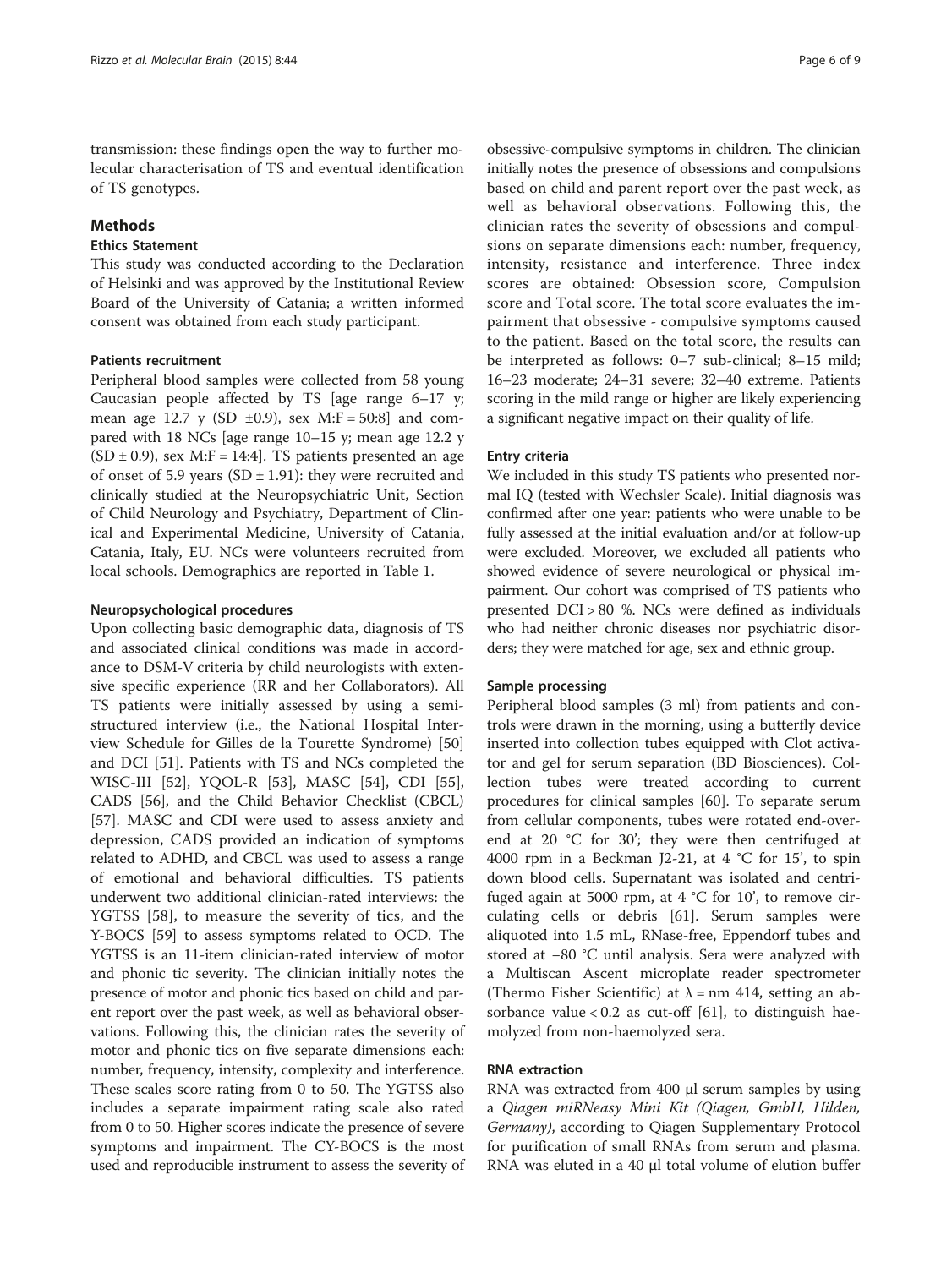<span id="page-6-0"></span>with two consecutive steps of elution (30 ul followed by other 10 μl) in the same collection tube. RNAs were quantified by spectrophotometry.

#### miRNAs profiling

To profile the transcriptome of 754 different human miR-NAs, 4.5 μl of RNA (corresponding to 30 ng of RNA) were retrotranscribed and preamplified according to manufacturer's instructions. Preamplified products were loaded on TLDA, TaqMan Human MicroRNA Array v3.0 A and B (Applied Biosystems, Foster City, CA). PCR reactions on TLDA were performed on a 7900HT Fast Real Time PCR System (Applied Biosystems). To obtain an accurate miRNA profiling, we used the global median normalization (GMN) method. Similar to microarray analysis, Ct values from each sample were normalized to the median Ct of the array [\[62, 63\]](#page-8-0). By computing the Pearson correlation among the Ct medians and means of each array and Ct of each miRNA, we identified a miRNA that showed an expression profile closer to the median and mean of TLDAs: miR-320. Expression fold changes were calculated by the  $2 - \Delta\Delta CT$  method [[62](#page-8-0), [63\]](#page-8-0). Differentially Expressed (DE) miRNAs were identified by Significance of Microarrays Analysis (SAM) [\(http://www.tm4.org](http://www.tm4.org/)), applying an unpaired test among ΔCt and using a p-value based on 100 permutations; imputation engine: K-nearest neighbours (10 neighbours); false discovery rate (FDR) < 0.15.

#### Validation with single Taqman assays

Purified RNAs from sera of 52 TS patients and 15 NCs (validation set) were used for miRNA-specific reverse transcription to obtain miRNA-specific cDNAs. RT-PCR analysis was performed by using TaqMan MicroRNA Assays (Applied Biosystems) specific for DE miRNAs and for controls.

#### Statistical analyses

All statistical analyses were performed using the SPSS software (Version 22.0, SPSS, Chicago, IL). Parametric independent Student t-test and non parametric Wilcoxon test were used to compare miRNAs serum levels between the TS patients and NCs. DCts for miR-429 respect to endogenous control miR-320 were used to generate a Receiver Operating Characteristic (ROC) curve. Area Under the Curve (AUC) and 95 % confidence intervals (95 % CIs) were calculated to assess the accuracy of each parameter (sensitivity and specificity) and to find an appropriate cut-off point. Statistical significance was established at a *p*-value  $\leq$  0.05.

## Computational Analysis

Validated targets of miR-429 were retrieved by miRTar-Base (<http://mirtarbase.mbc.nctu.edu.tw/>). The corresponding biological network was built by retrieving interactome data through MiMi Plugin of cytoscape (<http://mimiplugin.ncibi.org/>). The tool FatiGO ([http://](http://babelomics3.bioinfo.cipf.es/) [babelomics3.bioinfo.cipf.es](http://babelomics3.bioinfo.cipf.es/)) was applied to determined the statistical overrepresentation for Gene Ontology (GO), KEGG and BioCarta terms of miRNAs targets network.

## Additional file

[Additional file 1:](http://www.molecularbrain.com/content/supplementary/s13041-015-0133-y-s1.xlsx) Delta Ct obtained by global median normalization method for TLDA Panel A and B. (XLSX 72 kb)

#### Abbreviations

ADHD: Attention deficit hyperactivity disorder; ASD: Autism spectrum disorders; AUC: Area under the curve; CADS: Conner's ADHD/DSMV-IV scale; CBCL: Child behavior checklist; CDI: Child depression inventory; cmiRNAs: circulating miRNAs; DCI: Diagnostic confidence index; DE: Differentially expressed; FDR: False discovery rate; MASC: Multidimensional anxiety scale for children; NCs: Unaffected controls; OCD: Obsessive compulsive disorder; SD: Standard deviation; TLDA: TaqMan low density array; TS: Tourette syndrome; WISC-III: Wechsler intelligence scale for children III; Y-BOCS: Children's yale- brown obsessive compulsive scale; YGTSS: Yale global tic severity rating scale: YOOL-R: Youth quality of life instrument-research version.

#### Competing interests

The authors declare that they have no competing interests.

#### Authors' contributions

MP conceived and coordinated the project with the critical collaboration of RR. MP, RR, MR,CDP, MS designed experiments; CB, MAS, CP, MGG, DB performed them. MAG and PVC carried out patient's recruitment and clinical data analysis. CB and AC performed computational analysis. MB and AA realized statistical analysis. MP, RR, MR, AA wrote the paper. All authors contributed to the critical revision of the data, read and approved the final manuscript.

#### Acknowledgements

We dedicate this paper to our senior Colleague and Friend Prof Lorenzo Pavone, one of pioneers of Pediatric NeuroPsychiatry in Italy. MP, RR and AA acknowledge financial support by Ministero dell'Università e della Ricerca Scientifica e Tecnologica (MIUR) and by Università degli Studi di Catania.

#### Author details

<sup>1</sup>Section of Child Neurology and Psychiatry, Department of Experimental and Clinical Medicine, University of Catania, Catania, EU, Italy. <sup>2</sup>BioMolecular, Genome and Complex Systems BioMedicine Unit (BMGS), Section of Biology and Genetics G Sichel, Department of BioMedicine and BioTechnology, University of Catania, Catania, EU, Italy. <sup>3</sup>Department of Medical and Surgical Sciences and Advanced Technologies GF Ingrassia, University of Catania, Catania, EU, Italy. <sup>4</sup>Via S Sofia 87, Building C, 2° floor, room 10, 95123 Catania EU, Italy.

#### Received: 22 May 2015 Accepted: 14 July 2015 Published online: 25 July 2015

#### References

- 1. American Psychiatric Association. Diagnostic and Statistical Manual of Mental Disorders. 5th ed. Washington, DC: American Psychiatric Press; 2013.
- 2. Robertson MM. The prevalence and epidemiology of Gilles de la Tourette syndrome Part 1: The epidemiological and prevalence studies. J Psychosom Res. 2008;65:461–72.
- 3. Ghanizadeh A, Mosallaei S. Psychiatric disorders and behavioral problems in children and adolescents with Tourette syndrome. Brain Dev. 2009;31:15–9.
- 4. Khalifa N, von Knorring AL. Tourette syndrome and other tic disorders in a total population of children: clinical assessment and background. Acta Paediatr. 2005;94:1608–14.
- 5. Müller-Vahl K, Dodel I, Müller N, et al. Health-related quality of life in patients with Gilles de la Tourette's syndrome. Mov Disord. 2010;25:309–14.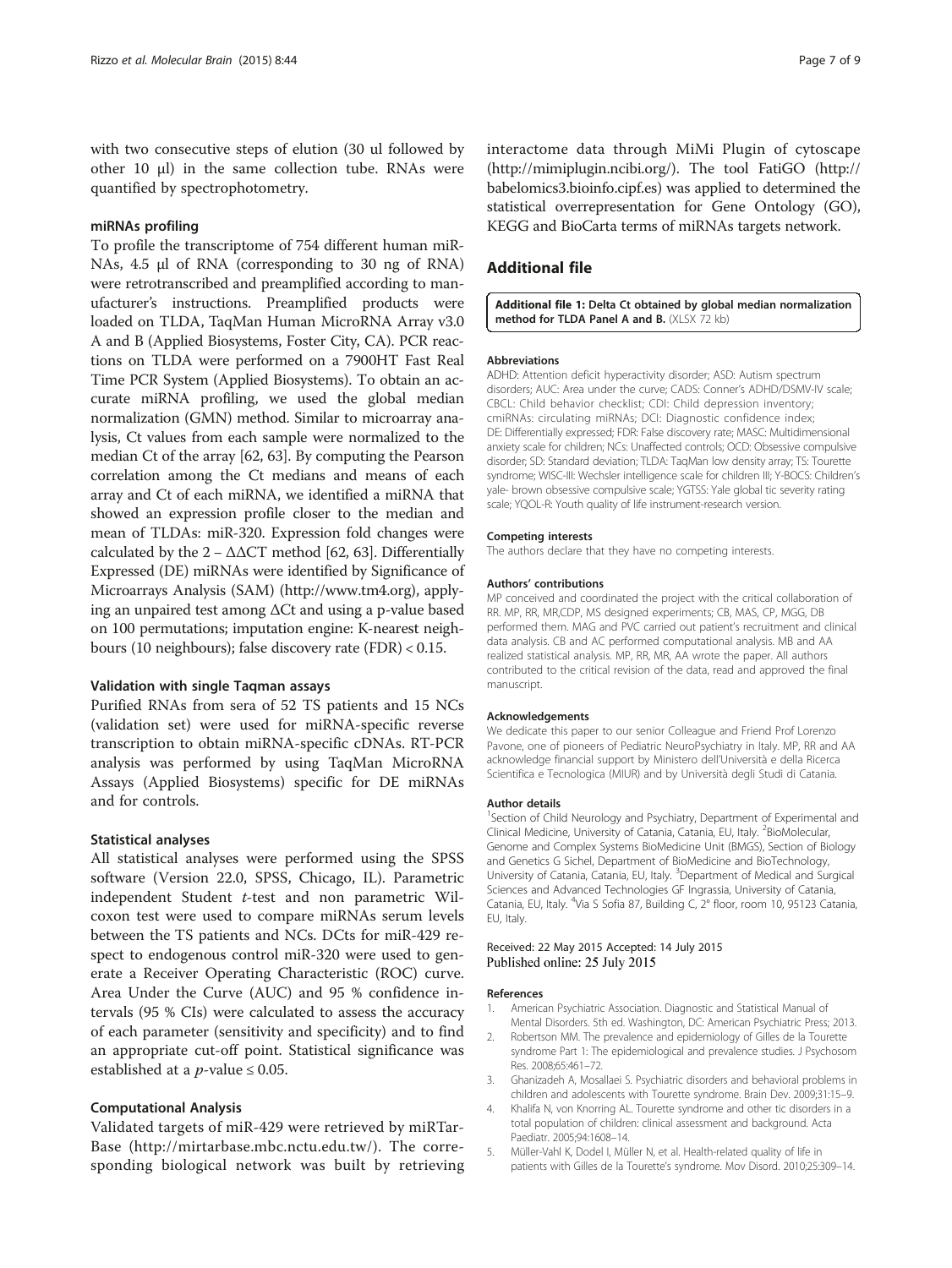- <span id="page-7-0"></span>6. Ludolph AG, Roessner V, Münchau A, Müller-Vahl K. Tourette syndrome and other tic disorders in childhood, adolescence and adulthood. Dtsch Arztebl Int. 2012;109:821–29.
- 7. Rizzo R, Eddy CM, Calí P, Gulisano M, Cavanna AE. Metabolic effects of aripiprazole and pimozide in children with Tourette syndrome. Pediatr Neurol. 2012;47:419–22.
- 8. Rizzo R, Curatolo P, Gulisano M, Virzì M, Arpino C, Robertson MM. Disentangling the effects of Tourette syndrome and attention deficit hyperactivity disorder on cognitive and behavioral phenotypes. Brain Dev. 2007;29:413–20.
- 9. Eddy CM, Rizzo R, Gulisano M, Agodi A, Barchitta M, Calì P, et al. Quality of life in young people with Tourette syndrome: a controlled study. J Neurol. 2011;258:291–301.
- 10. Worbe Y, Gerardin E, Hartmann A, Valabrégue R, Chupin M, Tremblay L, et al. Distinct structural changes underpin clinical phenotypes in patients with Gilles de la Tourette syndrome. Brain. 2010;133:3649–60.
- 11. Karagiannidis I, Rizzo R, Tarnok Z, Wolanczyk T, Hebebrand J, Nöthen MM, et al. Replication of association between a SLITRK1 haplotype and Tourette Syndrome in a large sample of families. Mol Psychiatry. 2012;17(7):665–8.
- 12. Axtell MJ, Westholm JO, Lai EC. Vive la différence: biogenesis and evolution of microRNAs in plants and animals. Genome Biol. 2011;12:22.
- 13. Krol J, Loedige I, Filipowicz W. The widespread regulation of microRNA biogenesis, function and decay. Nat Rev Genet. 2010;11:597–610.
- 14. Meola N, Gennarino VA, Banfi S. microRNAs and genetic diseases. Pathogenetics. 2009;2:7.
- 15. Turchinovich A, Cho WC. The origin, function and diagnostic potential of extracellular microRNA in human body fluids. Front Genet. 2014;5:30.
- 16. Reid G, Kirschner MB, van Zandwijk N. Circulating microRNAs: Association with disease and potential use as biomarkers. Crit Rev Oncol Hematol. 2011;80:193–208.
- 17. Cortez MA, Bueso-Ramos C, Ferdin J, Lopez-Berestein G, Sood AK, Calin GA. MicroRNAs in body fluids—the mix of hormones and biomarkers. Nat Rev Clin Oncol. 2011;8:467–77.
- 18. Crowley E, Di Nicolantonio F, Loupakis F, Bardelli A. Liquid biopsy: monitoring cancer-genetics in the blood. Nat Rev Clin Oncol. 2013;10:472–84.
- 19. Mundalil Vasu M, Anitha A, Thanseem I, Suzuki K, Yamada K, Takahashi T, et al. Serum microRNA profiles in children with autism. Mol Autism. 2014;5:40.
- 20. Rong H, Liu TB, Yang KJ, Yang HC, Wu DH, Liao CP, et al. MicroRNA-134 plasma levels before and after treatment for bipolar mania. J Psychiatr Res. 2011;45:92–5.
- 21. Shi W, Du J, Qi Y, Liang G, Wang T, Li S, et al. Aberrant expression of serum miRNAs in schizophrenia. J Psychiatr Res. 2012;46:198–204.
- 22. Li YJ, Xu M, Gao ZH, Wang YQ, Yue Z, Zhang YX, et al. Alterations of serum levels of BDNF-related miRNA sin patients with depression. PLoS One. 2013;8:e63648.
- 23. Kim J, Inoue K, Ishii J, Vanti WB, Voronov SV, Murchison E, et al. A microRNA feedback circuit in midbrain dopamine neurons. Science. 2007;317:1220–4.
- 24. Cogswell JP, Ward J, Taylor IA, Waters M, Shi Y, Cannon B, et al. Identification of miRNA changes in Alzheimer's disease brain and CSF yields putative biomarkers and insights into disease pathways. J Alzheimers Dis. 2008;14:27–41.
- 25. Johnson R, Zuccato C, Belyaev ND, Guest DJ, Cattaneo E, Buckley NJ. A microRNA-based gene dysregulation pathway in Huntington's disease. Neurobiol Dis. 2008;29:438–45.
- 26. Jiao J, Herl LD, Farese RV, Gao FB. MicroRNA-29b Regulates the Expression Level of Human Progranulin, a Secreted Glycoprotein Implicated in Frontotemporal Dementia. PLoS One. 2010;5:e10551.
- 27. Hansen T, Olsen L, Lindow M, Jakobsen KD, Ullum H, Jonsson E. Brain Expressed microRNAs Implicated in Schizophrenia Etiology. PLoS One. 2007;2:e873.
- 28. Kim AH, Reimers M, Maher B, Williamson V, McMichael O, McClay JL, et al. MicroRNA expression profiling in the prefrontal cortex of individuals affected with schizophrenia and bipolar disorders. Schizophr Res. 2010;124:183–91.
- 29. Mellios N, Sur M. The emerging role of microRNAs in schizophrenia and autism spectrum disorders. Front Psychiatry. 2012;3:39.
- 30. Abelson JF, Kwan KY, O'Roak BJ, Baek DY, Stillman AA, Morgan TM, et al. Sequence Variants in SLITRK1 Are Associated with Tourette's Syndrome. Science. 2005;310:317–20.
- 31. Mitchell PS, Parkin RK, Kroh EM, Fritz BR, Wyman SK, Pogosova-Agadjanyan EL, et al. Circulating microRNAs as stable blood-based markers for cancer detection. Proc Natl Acad Sci U S A. 2008;105:10513–8.
- 32. Chen X, Ba Y, Ma L, Cai X, Yin Y, Wang K, et al. Characterization of microRNAs in serum: a novel class of biomarkers for diagnosis of cancer and other diseases. Cell Res. 2008;18:997–1006.
- 33. Sheinerman KS, Umansky SR. Circulating cell-free microRNA as biomarkers for screening, diagnosis, and monitoring of neurodegenerative diseases and other neurologic pathologies. Front Cell Neurosci. 2013;7:150.
- 34. Kroh EM, Parkin RK, Mitchell PS, Tewari M. Analysis of circulating microRNA biomarkers in plasma and serum using quantitative reverse transcription-PCR (qRT-PCR). Methods. 2010;50:298–301.
- 35. Turchinovich A, Weiz L, Langheinz A, Burwinkel B. Characterization of extracellular circulating microRNA. Nucleic Acids Res. 2011;39:7223–33.
- 36. Hunter MP, Ismail N, Zhang X, Aguda BD, Lee EJ, Yu L, et al. Detection of microRNA expression in human peripheral blood microvesicles. PLoS One. 2008;3:e3694.
- 37. Valadi H, Ekstrom K, Ekström K, Bossios A, Sjöstrand M, Lee JJ, et al. Exosome mediated transfer of mRNAs and microRNAs is a novel mechanism of genetic exchange between cells. Nat Cell Biol. 2007;9:654–9.
- Korpal M, Lee ES, Hu G, Kang Y. The miR-200 family inhibits epithelialmesenchymal transition and cancer cell migration by direct targeting of E-cadherin transcriptional repressors ZEB1 and ZEB2. J Biol Chem. 2008;283:14910–4.
- 39. Ragusa M, Majorana A, Banelli B, Barbagallo D, Statello L, Casciano I, et al. MIR152, MIR200B, and MIR338, human positional and functional neuroblastoma candidates, are involved in neuroblast differentiation and apoptosis. J Mol Med (Berl). 2010;88(10):1041–53.
- 40. Vaishnavi V, Manikandan M, Tiwary BK, Munirajan AK. Insights on the functional impact of microRNAs present in autism-associated copy number variants. PLoS One. 2013;8:e56781.
- 41. Marrale M, Albanese NN, Calì F, Romano V. Assessing the impact of copy number variants on miRNA genes in autism by Monte Carlo simulation. PLoS One. 2014;9:e90947.
- 42. Baron-Cohen S, Scahill VL, Izaguirre J, Hornsey H, Robertson MM. The prevalence of Gilles de la Tourette syndrome in children and adolescents with autism: a large scale study. Psychol Med. 1999;29:1151–9.
- 43. Clarke RA, Lee S, Eapen V. Pathogenetic model for Tourette syndrome delineates overlap with related neurodevelopmental disorders including Autism. Transl Psychiatry. 2012;2:e158.
- 44. Peng C, Li N, Ng YK, Zhang J, Meier F, Theis FJ, et al. A unilateral negative feedback loop between miR-200 microRNAs and Sox2/E2F3 controls neural progenitor cell-cycle exit and differentiation. J Neurosci. 2012;32:13292–308.
- 45. Eipper-Mains JE, Kiraly DD, Palakodeti D, Mains RE, Eipper BA, Graveley BR. microRNA-Seq reveals cocaine-regulated expression of striatal microRNAs. RNA. 2011;17:1529–43.
- 46. Patel C, Cooper-Charles L, McMullan DJ, Walker JM, Davison V, Morton J. Translocation breakpoint at 7q31 associated with tics: further evidence for IMMP2L as a candidate gene for Tourette syndrome. Eur J Hum Genet. 2011;19:634–9.
- 47. Petek E, Windpassinger C, Vincent JB, Cheung J, Boright AP, Scherer SW, et al. Disruption of a novel gene (IMMP2L) by a breakpoint in 7q31 associated with Tourette syndrome. Am J Hum Genet. 2001;68:848–58.
- 48. Tossell K, Andreae LC, Cudmore C, Lang E, Muthukrishnan U, Lumsden A, et al. Lrrn1 is required for formation of the midbrain-hindbrain boundary and organiser through regulation of affinity differences between midbrain and hindbrain cells in chick. Dev Biol. 2011;352:341–52.
- 49. Steeves TD, Fox SH. Neurobiological basis of serotonin-dopamine antagonists in the treatment of Gilles de la Tourette syndrome. Prog Brain Res. 2008;172:495–513.
- 50. Robertson MM, Eapen V. The National Hospital Interview Schedule for the assessment of Gilles de la Tourette. Int J Methods Psychiatr Res. 1996;6:203–26.
- 51. Robertson MM, Banerjee S, Kurlan R, Cohen DJ, Leckman JF, McMahon W, et al. The Tourette syndrome diagnostic confidence index: development and clinical associations. Neurology. 1999;10:2108–12.
- 52. Wechsler D. Wechsler Intelligence Scale for Children. Thirdth ed. San Antonio TX: The Psychological Corporation; 1991.
- 53. Topolski TD, Edwards TC, Patrick DL. Youth Quality of Life Instruments. US version. User's manual and Interpretation Guide, First version, Seattle Quality of Life Group. University of Washington: Department of Health Services; 2003.
- 54. March JS, Parker JDA, Sullivan K, Stallings P, Conners CK. The Multidimensional Anxiety Scales for Children (MASC): Factor structure, reliability and validity. J Am Acad Child Adolesc Psychiatry. 1997;36:544–54.